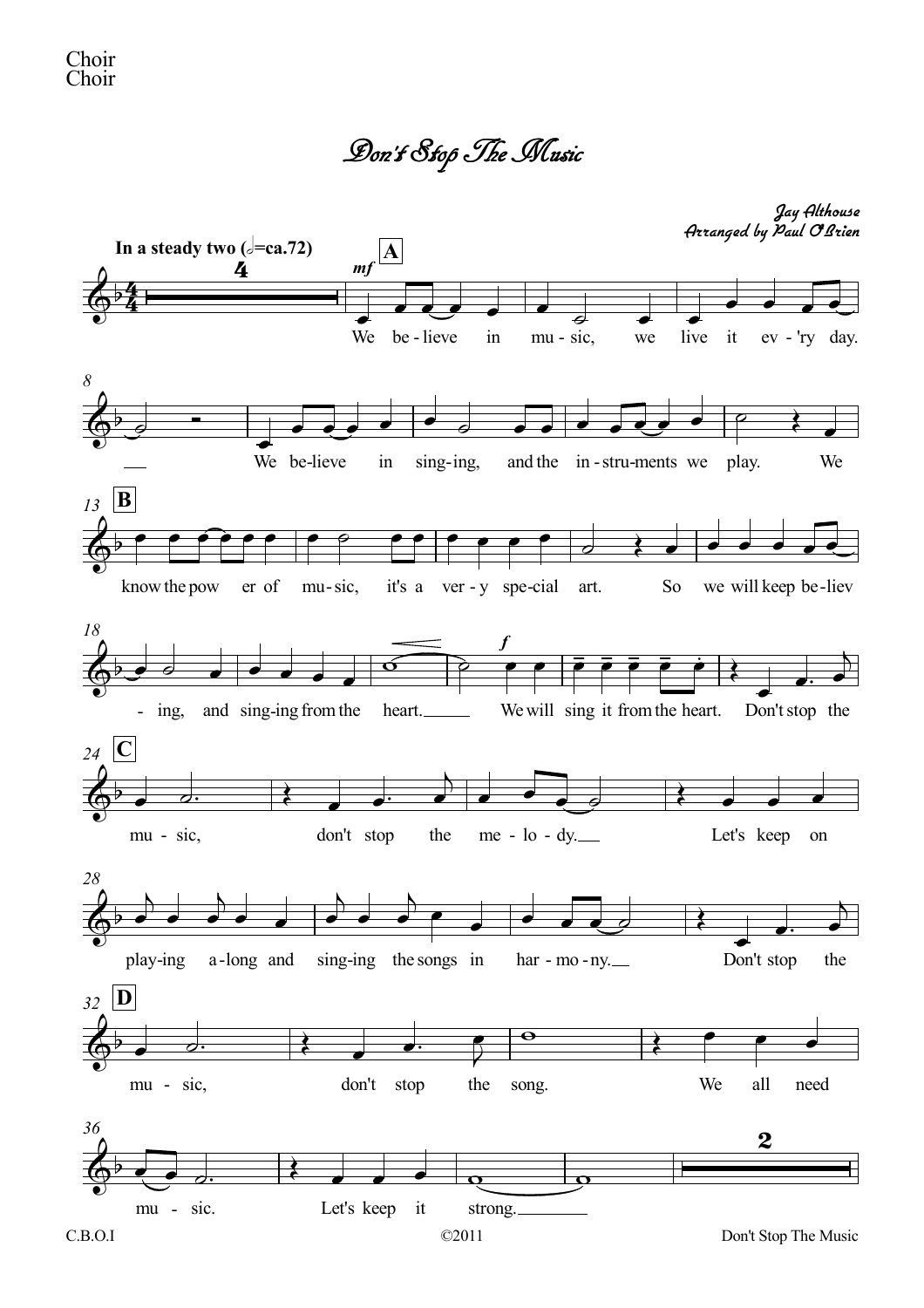Choir